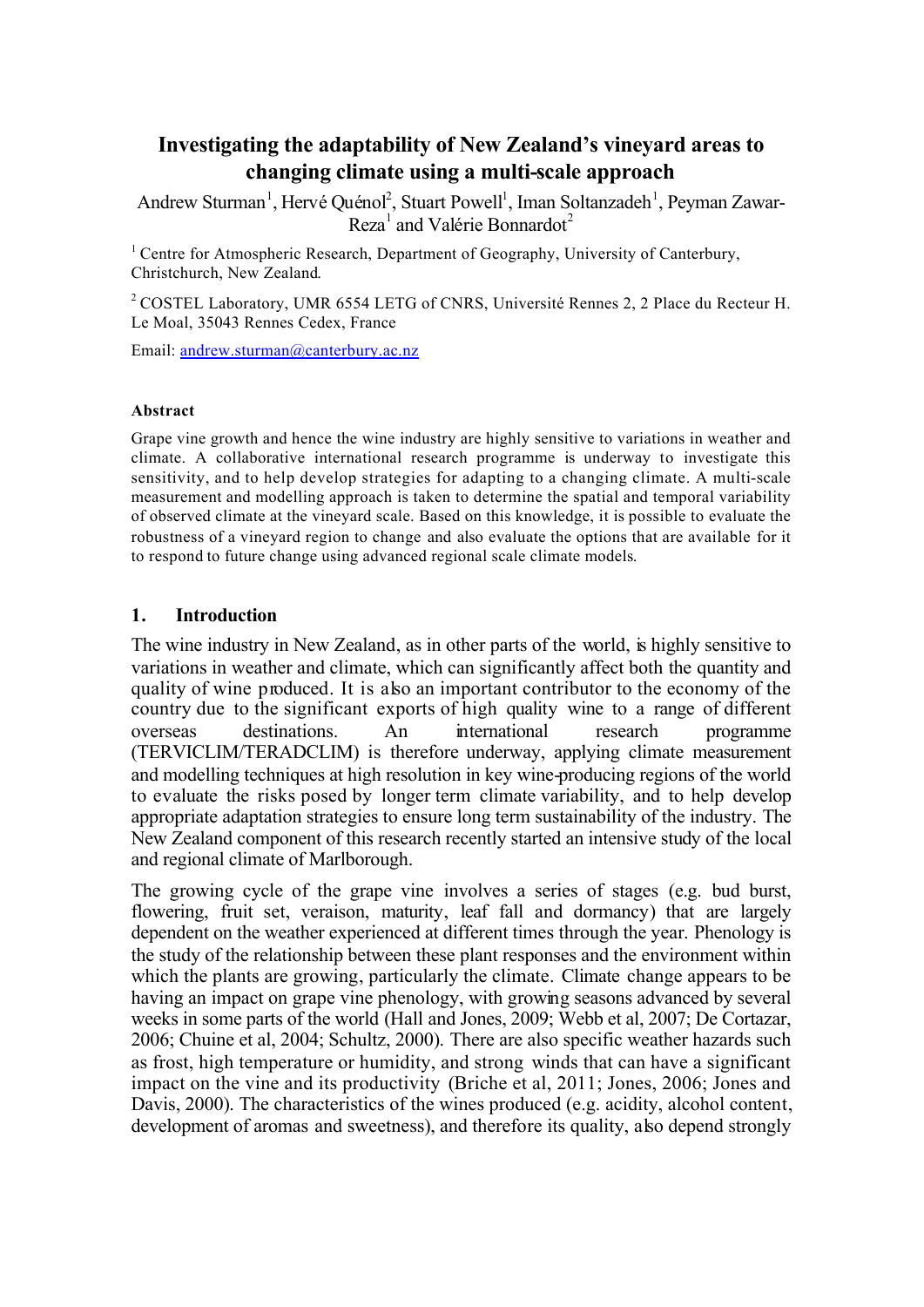on the weather experienced during the growing season (Neethling et al, 2011; Van Leeuwen et al, 2004).

It should also be remembered that geographic factors can produced significant regional and local climate variability, to which many vineyard areas have become adapted over long periods of time. This climate spatial variability determines the intrinsic robustness of a given vineyard region to long term climate change, because as some parts of the region may become unsuitable for grape production other parts may take their place (Jones et al, 2009; Seguin and De Cortazar, 2005). It is therefore important to investigate the small scale climate variations within existing vineyard areas before developing a strategy for responding to climate change. It also needs to be recognised that improved knowledge of possible regional and local variations in climate depends on a better understanding of the relationship between large scale atmospheric circulation and processes that operate at a smaller scale. The current paper therefore illustrates a multi-scale approach that has been developed to address this problem by integrating measurement and modeling techniques at a range of time and space scales, using examples from the Marlborough area (Figure 1).



Fig. 1: The main vineyard regions of New Zealand, with a terrain map of the Marlborough region derived from digital elevation data. The locations of SODAR measurement sites and several automatic weather stations are indicated.

It is evident that not all vineyard regions of the world experience the same spatial and temporal variations in their local climate, so it is reasonable to expect that there should be significant variability in the way in which each region responds to future climates. The current research therefore aims to develop a strategy that can be applied anywhere in the world, starting with a detailed assessment of the present-day climate resource available to support viticulture in a given area, and involving the application of improved technology to both collect new data and to model climate variability at high spatial and temporal resolutions. The complex terrain in New Zealand provides an excellent natural laboratory within which to investigate the nature of small scale climate variability and the factors that control it, and it is this small scale variability that contributes to the robustness of a vineyard area in response to long term climate change.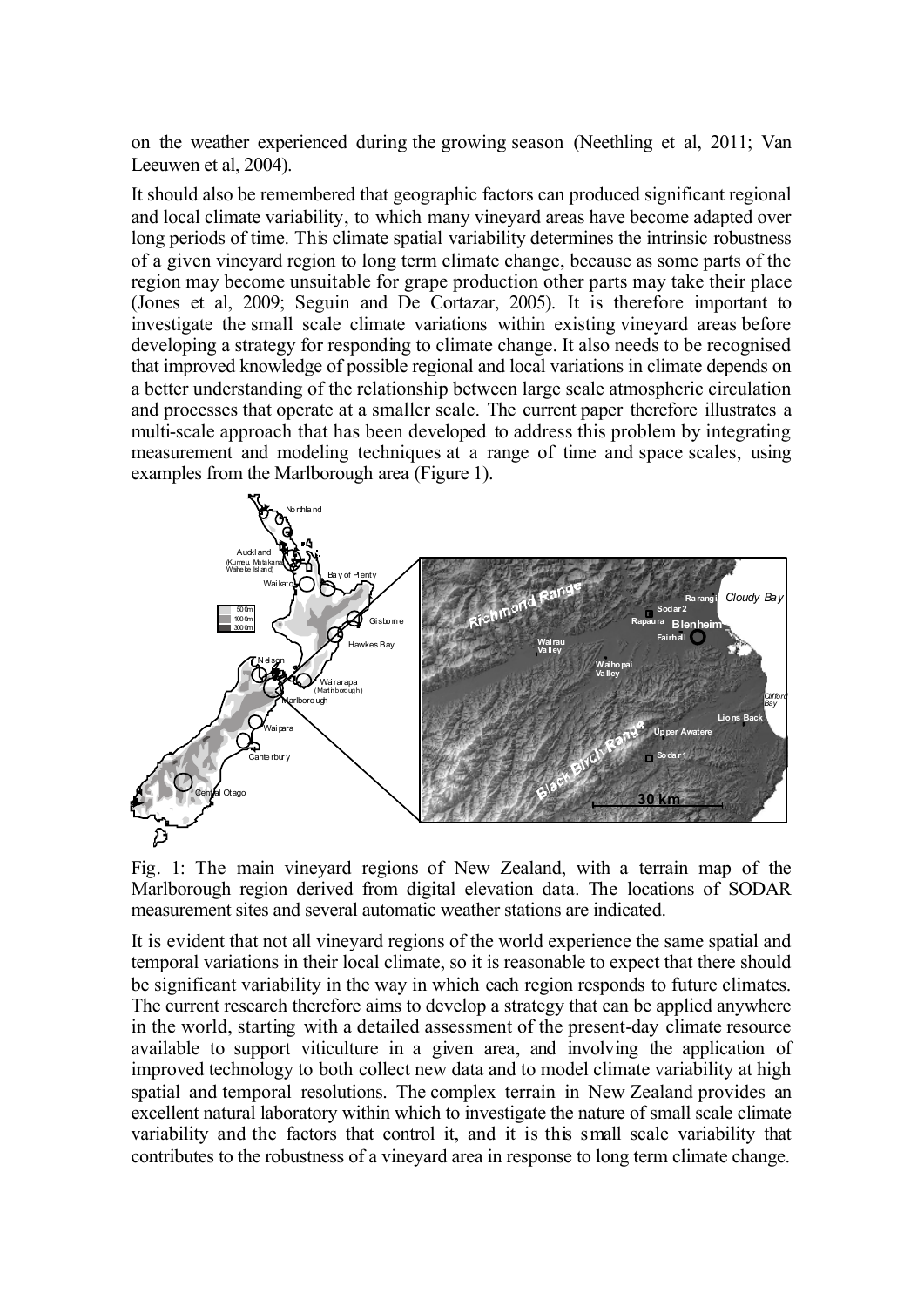# **2. Methods**

The methodology used in this research includes several major components (Figure 2):

- Measure the climate at the regional scale (kilometres) using networks of sensors and data loggers located to capture the range of topographic situations in a given area (e.g. slope aspect and angle, soil type, altitude and location in the terrain).
- Model the climate at the regional (1-3 km) and vineyard (100s of metres) scales employing atmospheric numerical models, and using the measurements mentioned above for model validation.
- Relate the high-resolution spatial patterns of climate to potential effects on the grapevine using a range of bioclimatic indices, to assess the extent to which the vines are optimally (or marginally) located, and identify the extent of environmental risk (such as frost or extreme temperatures).
- Develop scenarios of future climate at fine scales in vineyard regions using regional modelling techniques (e.g. RegCM) to downscale the results from larger scale general circulation models (GCMs).
- Relate the fine scale assessment of future climates to the environmental requirements for sustainable grape production, to form the basis for developing effective adaptation strategies.



Fig. 2: Schematic illustration of the research strategy being used to assess a) the current status of vineyard areas from a microclimate point of view, and b) possible implications of future climate variations.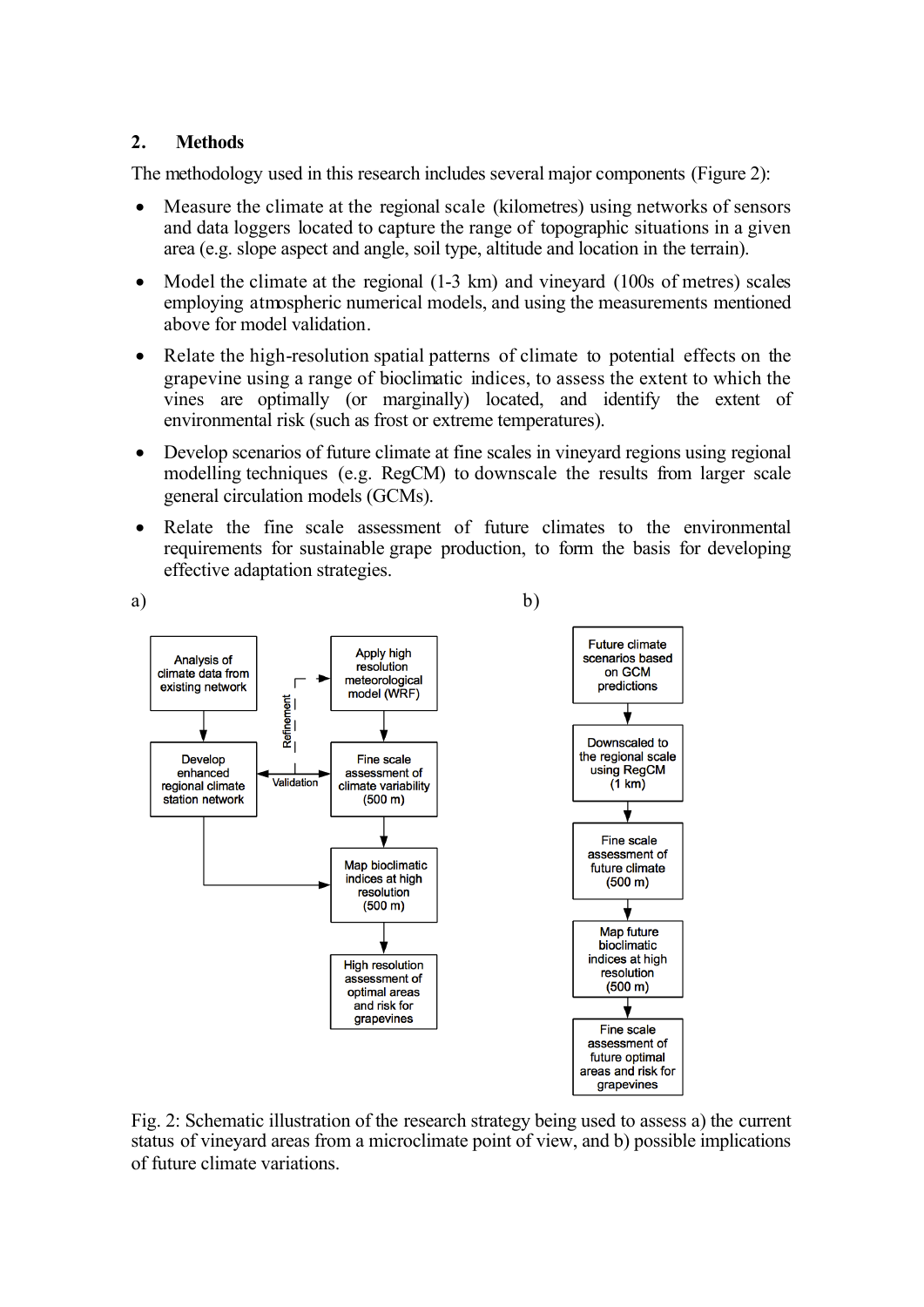The main analysis tools used in this research therefore comprise field data collection, three-dimensional atmospheric numerical models, statistical and geostatistical techniques, and geographic information systems. To understand possible impacts of changing climate on viticulture, it is first important to obtain good knowledge of the local climate within a vineyard area and the atmospheric processes that control it, hence measurement of climate at a reasonably high resolution (kms to 100s of metres) in such areas is an important aspect of the research. Development of advanced computer modeling capability over recent decades allows high-resolution atmospheric modelling to complement measurement networks in helping to improve understanding of the processes responsible for local scale climate variability. The available data can be used to validate models, while the models themselves provide a much higher resolution view of the effects of the terrain on local climate. A combination of numerical and statistical modeling techniques can also be applied to evaluation of strategies for maintaining the long term sustainability of vineyard areas in a changing climate. These analysis tools can also be used to evaluate risk associated with the climate resource (e.g. from frost, wind, flood or drought), and its possible exacerbation due to predicted future climates.

# **3. Initial results**

As a first stage of this research, climate variability over recent decades has been evaluated for Marlborough in comparison with other key vineyard areas of New Zealand, and recognized bioclimatic indices have been used to assess the significance of observed variations for viticulture. Initial analysis of trends of monthly mean, and mean monthly maximum and minimum, temperature suggests that the Marlborough and North Canterbury areas differ from other regions such as Nelson, Hawkes Bay and Central Otago in terms of observed trends (Sturman and Quenol, 2011; Powell et al, 2011). The long term warming trend shown in other regions appears to be largely absent and the temperature range in the two east coast South Island areas appears to have increased significantly. Analysis of changes in synoptic scale weather patterns over the same period suggests that this change in temperature regime has resulted from an increase in the frequency of anticyclones and westerly flow over the South Island.

Also, automatic weather stations and a vertical atmospheric profiler (SODAR – Sound Detection and Ranging) have been installed in the Marlborough region to investigate in more detail the local climatic environment of the vineyard area, with an initial focus on the particular characteristics of the frost risk. Information from these measurement systems has been complemented by three-dimensional numerical modelling of atmospheric processes using the Weather Research and Forecasting (WRF) model at a spatial resolution of 500 m over the region, to provide a better understanding of the controls of the spatial variability of frost risk. The nested grid setup used for the simulations is shown in Figure 3. Results from case studies indicate that the terrain interacts in a complex way with the larger scale weather patterns and local airflow generated by cold air drainage at night, creating low-level jets that interfere with surface cooling processes in some areas. Understanding the spatial pattern of frost over the vineyard area on cool nights therefore requires more knowledge than is typically available from existing surface observations alone, reinforcing the need to undertake three-dimensional modelling studies to fill the gaps.

The same three-dimensional atmospheric numerical model (WRF) has been run for a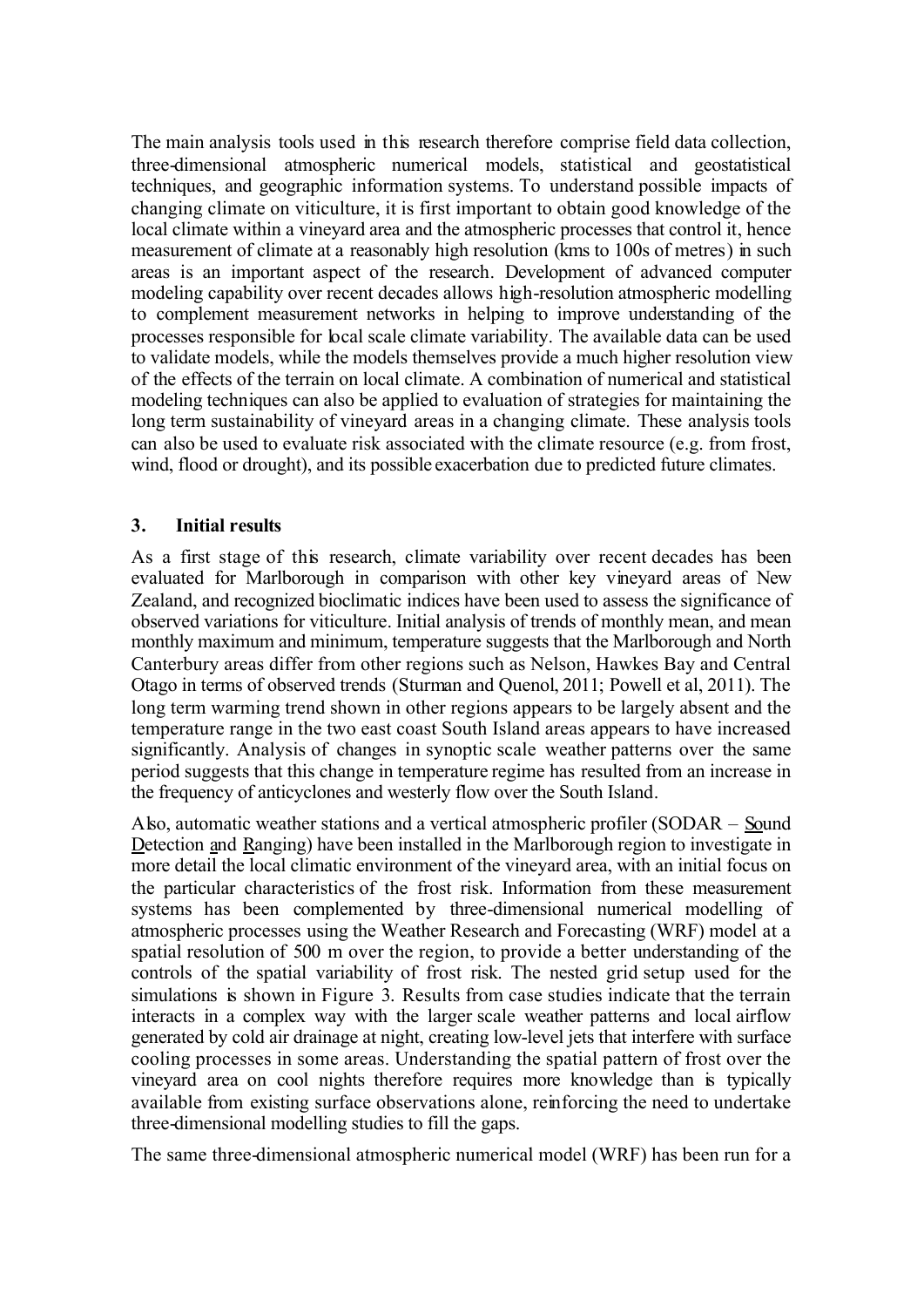whole year with the aim of characterizing the spatial  $(3 \text{ km resolution})$  and temporal (hourly) variability of climate within the vineyard areas. Model runs have so far been limited to just one growing season (June 2008 to May 2009) because of the significant computer resources required. The results provide a good regional picture of climate variability across Marlborough. The enhanced climate station network has been used to validate the model results, with bioclimatic indices being derived at reasonably high resolution for the whole region. These model-derived indices provide the opportunity for developing and testing phenological models of vine development at high spatial resolution through the growing season, incorporating climatic data at a much higher resolution than are available from the existing climate station network.



Fig. 3: Nested grid setup for the WRF model case study simulations for Marlborough.

### **4. Discussion and conclusions**

The involvement of New Zealand scientists in the international collaborative climateviticulture research programme TERVICLIM/TERADCLIM has provided an impetus for new investigations to be undertaken of the relationship between climate and the grapevine at a fine scale in this country, with the aim of improving the knowledge available to ensure viticultural activities respond appropriately to future variations in climate. Marlborough has been chosen as the initial study area in New Zealand because it is by far the most productive of the country's wine regions. Coincidentally, it appears that recent variations in the climate regime of this region differ significantly from other major wine-producing regions in New Zealand, which makes it even more interesting to study. Work completed so far has indicated that this difference is due to the interaction of changing atmospheric circulation patterns over the last several decades with the complex terrain of the South Island. Initial results of this research programme have already provided significant new insights into the relationship between the grapevine and local climate in one of New Zealand's iconic wine-producing areas.